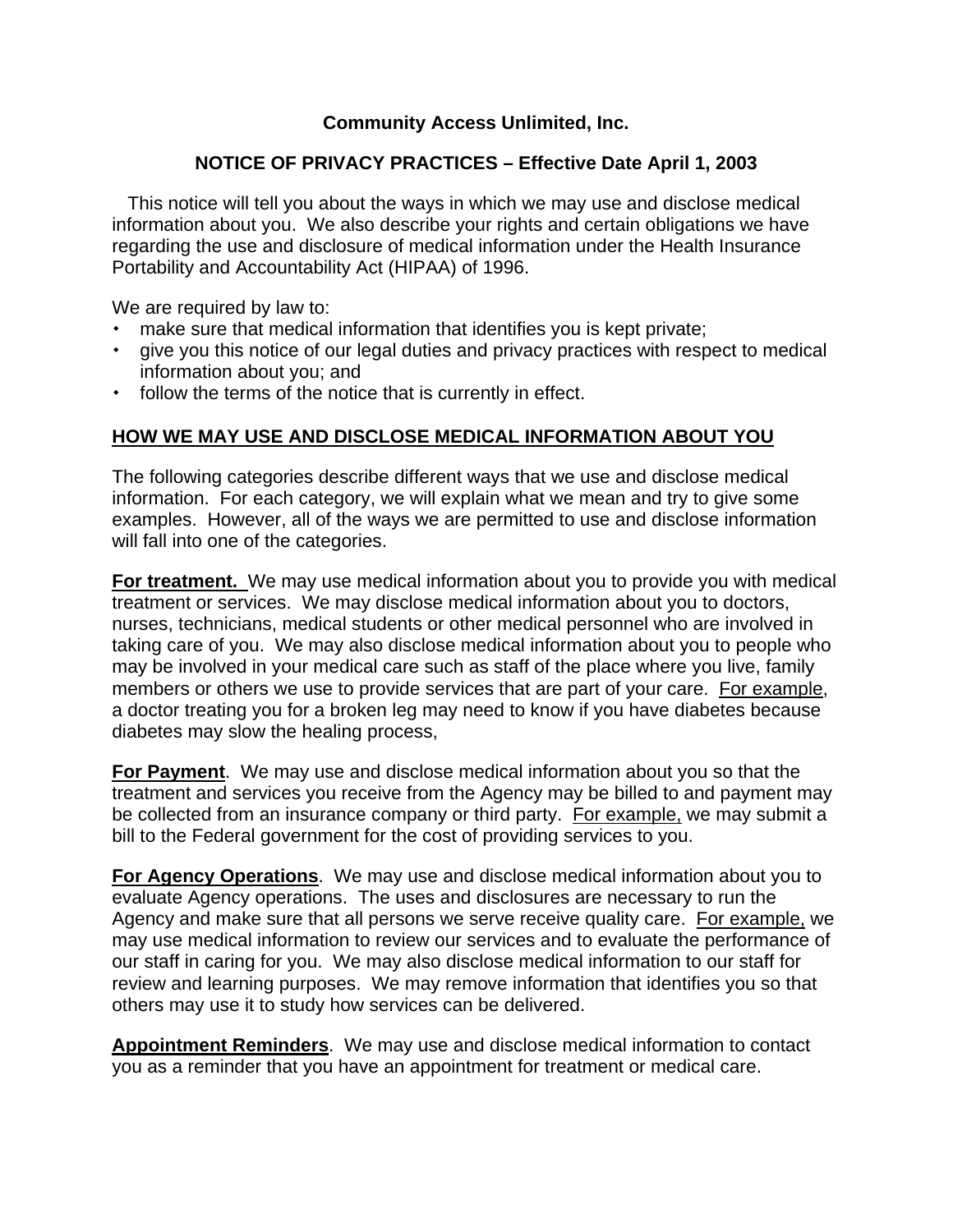**Treatment Alternatives**. We may use and disclose medical information to explore or recommend possible treatment options or alternatives that may be of interest to you.

**Development Center Directory**. We may include certain limited information about you while you are served at a developmental center operated by the Agency. This information may include your name, location at the center, your general condition and your religious affiliation. This information, except for your religious affiliation, may be released to people who ask for you by name. Your religious affiliation may be given to a member of the clergy such as a priest or rabbi, even if they don't ask for you by name.

**Individuals Involved in your care or payment for your care**. Using our best judgment, we may release medical information about you to a friend or family member or any other person you identify. We may also give information to someone who helps pay for your care. In addition, we may disclose medical information about you to an entity assisting in a disaster relief effort so that your family can be notified about your condition, status and location.

**Research**. Under certain circumstances, we may use and disclose medical information about you for research purposes. All research projects, however, are subject to a special approval process. This process evaluates a proposed research project and its use of medical information, trying to balance the research needs with the eligible person's need for privacy of their medical information.

**As required by law**. We will disclose medical information about you when required to do so by federal, state or local law.

**To Avert Serious Threat to Health or Safety**. We may use and disclose medical information about you when necessary to prevent a serious threat to you health and safety or the health and safety of the public or another person. Any disclosure, however, would only be to someone able to help prevent the threat.

#### **SPECIAL SITUATIONS**

**Organ and Tissue Donation**. If you are an organ donor, we may release medical information to organizations that handle organ procurement or organ, eye or tissue transplantation or to an organ donation bank, as necessary to facilitate organ or tissue donation and transplantation.

**Military and Veterans**. If you are a member of the armed forces, we may release medical information about you as required by military command authorities.

**Public Health Risks**. We may disclose medical information about you for public health activities. These may include the following:

- To prevent or control disease, injury or disability;
- To report deaths;
- To report abuse or neglect;
- To report reactions to medications or problems with products;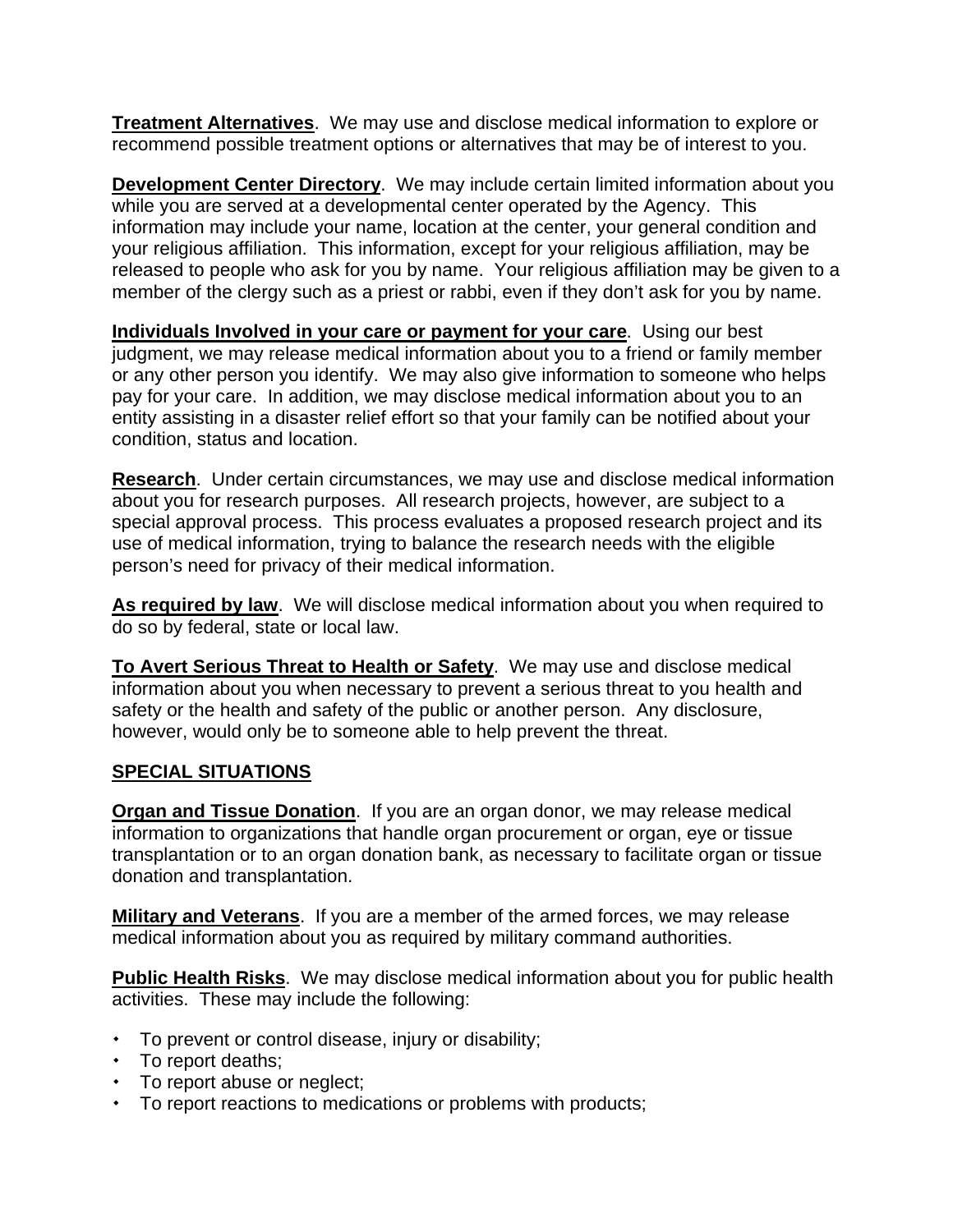- To notify people of recalls of products they may be using;
- To notify a person who may have been exposed to a disease or may be at risk for contracting or spreading a disease or condition.

**Health Oversight Activities**. We may disclose medical information to a health oversight agency for activities authorized by law. For example, audits, investigations, inspections and licensure.

**Lawsuits and Disputes**. If you are involved in a lawsuit or a dispute, we may disclose medical information about you in response to a court or administrative order. We may also disclose medical information about in response to a subpoena, discovery request or other lawful process by someone else involved in the dispute, but only if efforts have been made to tell you about the request or to obtain an order protecting the information requested.

**Law Enforcement**. We may release medical information if asked to do so by a lawenforcement official.

- In response to a court order, subpoena, warrant, summons or similar process;
- to identify or locate a suspect, fugitive, material witness or missing person;
- about a victim of a crime if we are unable to obtain the person's agreement;
- about a death we believe may be the result of criminal conduct;
- about a criminal conduct at a facility operated, licensed or regulated by the Agency;
- in emergency circumstances to report a crime, the location of the crime or victims or the identity, description or location of the person who committed the crime.

**Coroners, Medical Examiners and Funeral Directors**. We may release medical information t a coroner or medical examiner. We may also release medical information to funeral directors as necessary to carry out their duties.

## **Other uses of Medical Information**

Other uses and disclosures of medical information not covered by this notice or the laws that apply to us will be made only with your written permission. If you provide us permission to use or disclose medical information about you, you may revoke that permission, in writing, at any time. If you revoke you permission, we will no longer use or disclose medical information about you for the reasons covered by your written authorization. you understand that we are unable to take back any disclosures that we have already made with your permission and that we are required to retain our records of the care we provided to you.

## **CHANGES TO THIS NOTICE**

We reserve the right to change this notice. We reserve the right to make the revised or changed notice effective for medical information we already have about you as well as any information we receive in the future. We will post a copy of the current notice in a public area in each developmental center or office. The notice will contain on the first page, in the top right-hand corner, the effective date.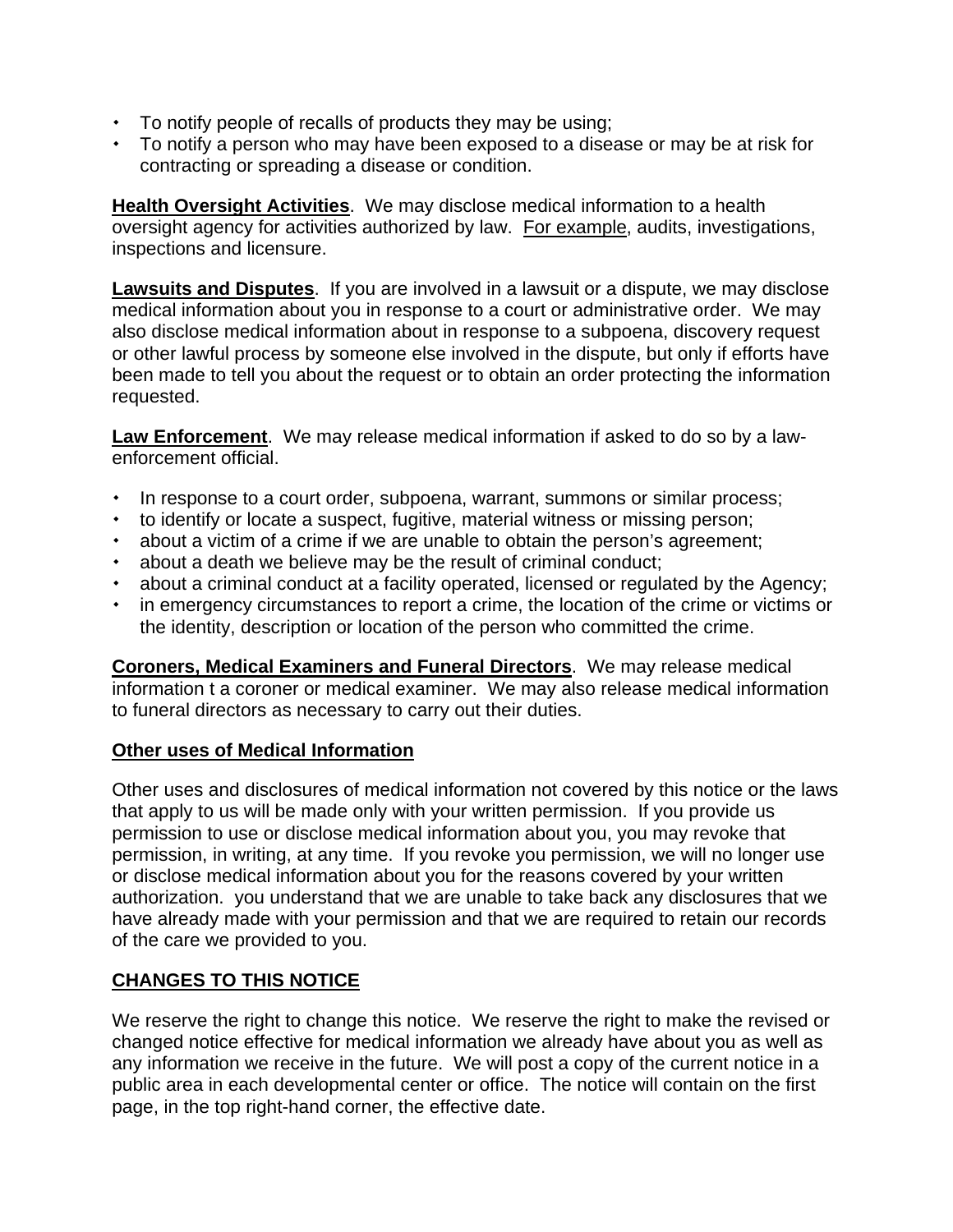# **YOUR RIGHTS REGARDING MEDICAL INFORMATION ABOUT YOU**

You have the following rights regarding medical information we maintain about you:

**Right to Inspect and Copy**. You have the right to inspect and copy medical information that may be used to make decisions about your care.

Usually this includes medical and billing records and any other records that your physician uses for making decisions about you. We may charge a fee for the costs of supplying these records to you.

We may deny your request to inspect and copy records in certain very limited circumstances. If we deny access to medical information, you may request that the denial be reviewed. Your request should be directed to:

> Privacy Officer Community Access Unlimited 80 West Grand Street Elizabeth, NJ 07202

**Right to amend**. If you feel that medical information we have about you is incorrect or incomplete, you may ask us to amend the information. You have the right to request an amendment for as long as the information is kept by the Agency.

In addition, you must provide a reason for your request. We may deny your request for an amendment. If we deny you request for amendment, you have the right to file a statement of disagreement with us.

**Right to an Accounting of Disclosures**. You have the right to request an "accounting of disclosures" other than for treatment, payment or health care operations. It excludes disclosures we may have made to you, to persons involved in your care, for a facility directory, or for notification purposes.

You have a right to receive specific information regarding these disclosures that occurred after April 14, 2003. The first list you request within a 12-month period will be free. For additional lists, we may charge you for the costs of providing the list. We will notify you of the cost involved and you may choose to withdraw your request at that time before any costs are incurred.

Your request may not include dates before April 14, 2003.

**Right to Request Restrictions**. You have the right to request a restriction on the medical information we use or disclose about for treatment, payment or health care operations. You also have the right to request a limit on the medical information we disclose about you to someone who is involved in your care or the payment for your